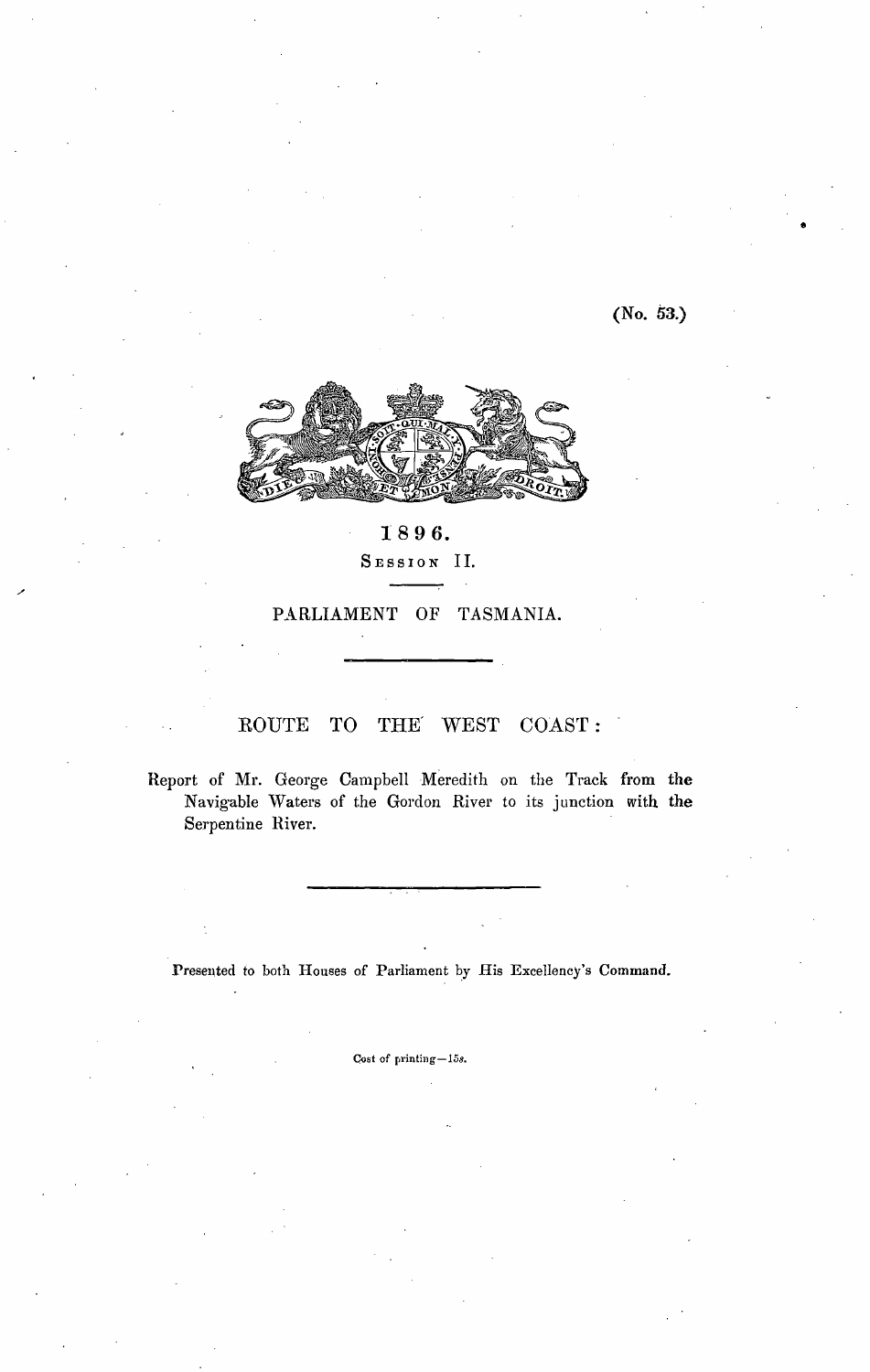

*Hobart, 16th November,* 1896.

 $(No. 53)$ 

I HAVE the honor to submit to you the following Report of my efforts to find a line of country on the north side of the River Gordon, from the Franklin River to any accessible point above the junction of the Serpentine with the Gordon, along which a track or road can be made, which, I am pleased to say, have been attended with success.

Leaving here in the s.s. *Glenelg* on the 3rd of October, I arrived at Strahan on the following evening, and, through the courtesy of Captain Miles, was enabled to arrange for a steam launch to take me, men, and baggage, to the head of the navigable waters of the Gordon on Tuesday, the 6th, arriving there at  $2.30$  P.M. that day.

It was not until Monday, the 12th, that I was enabled to make a fair start froni my depôt, which was formed about one mile above the junction of the Franklin and Gordon, when I took by boat a load of rations and tent to a spot about  $1\frac{1}{2}$  miles above where the "Sprent" comes into the Gordon. It was my intention to have gone higher, but the river being high for boating, progress was slow, and rain beginning to fall, I put my rations under cover while they were .dry. Finding the course of the river very tortuous, and the banks on the north side \_consisting principally of limestone cliffs with deep ravines, through which the small creeks run, I abandoned the idea of attempting to get a track along the river.

The next morning-the 13th-I started to cut a track through the scrub and to feel my way. . By making some easting, got a good view of country which, although horribly scrubbed, was level. On Saturday, the 24th, was opposite where I had left tent and tucker on the 12th. Shifted camp to end track, broke through to where the supplies were, and brought them out. From this till Monday, the 2nd November, continued chopping my way through on a south-east course, running under and gradually ascending a sandstone range, when I came to a break in the range. I had shifted camp twice during this time, and worked seven days a week all through.

On this day, leaving the men to log up a level place to sleep on, I continued breaking through for about two hours, when I found myself on the brink of an enormous chasm, through which the river was roaring at the bottom, about 300 feet below me. On ·going up a razor-backed spur for 400 feet I got the first view since starting, and found I was about  $J\frac{y}{2}$  miles above the Serpentine, which could be traced very nearly to Lake Pedder.

During the 3rd and 4th I was engaged in cutting round the north side of this hill, and by following a large stream for the last half mile, came upon the Gordon where a suspension bridge .could be put across, the approach on my side being easy, and on the opposite side a low spur runs right to the river, ending with a cliff just high enough to carry one end of a bridge clear above flood, the width of the river being about four chains from cliff to cliff.

The whole length of the track runs on easy country, and, if desired, a railway grade could be put all the way. The first six miles is principally through country that would have to be corduroyed, for which there is any amount of materia'. The rest is on sandstone, and would only require forming to make a good road:

**Sm,**